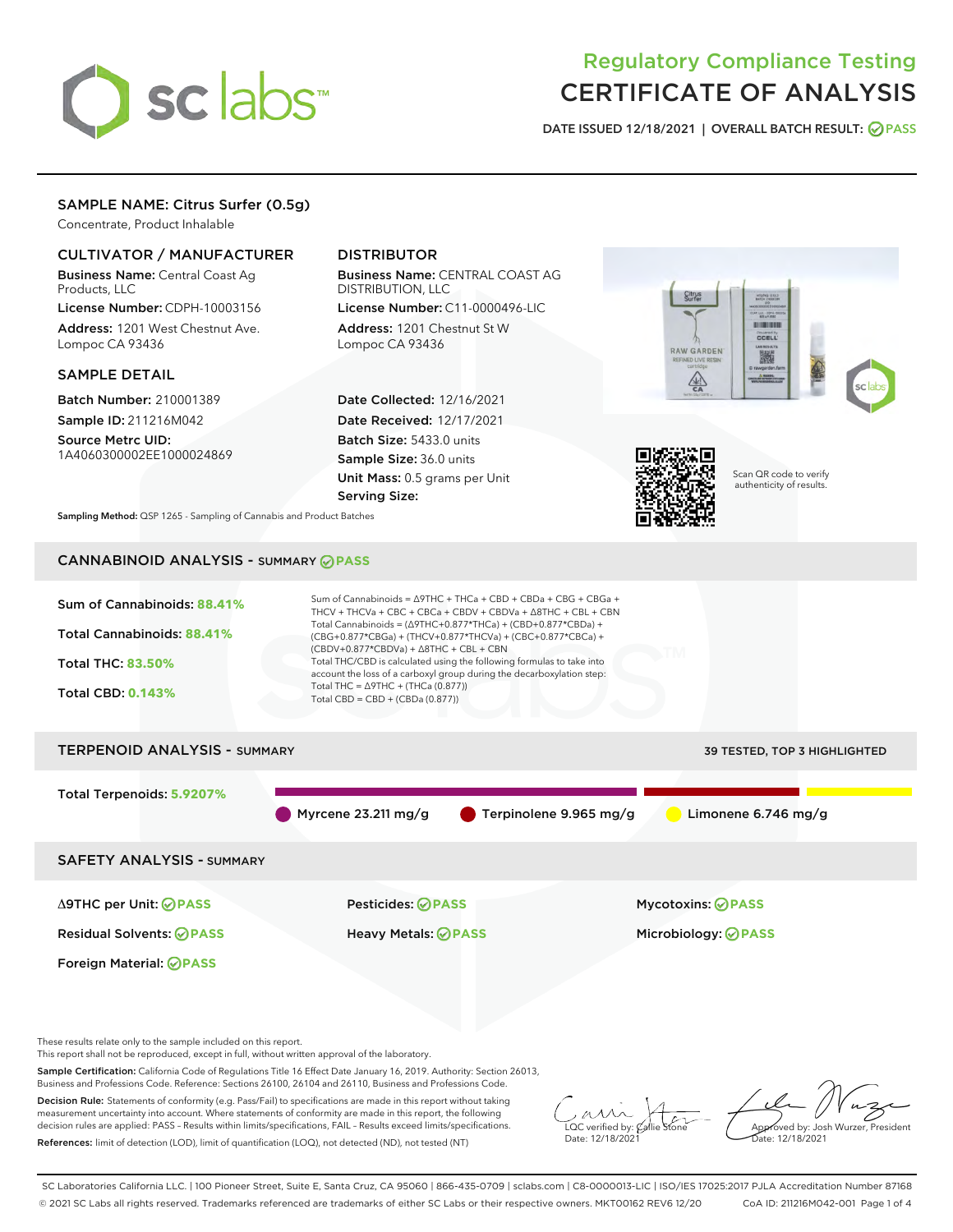



CITRUS SURFER (0.5G) | DATE ISSUED 12/18/2021 | OVERALL BATCH RESULT: 2 PASS

#### CANNABINOID TEST RESULTS - 12/17/2021 2 PASS

Tested by high-performance liquid chromatography with diode-array detection (HPLC-DAD). **Method:** QSP 1157 - Analysis of Cannabinoids by HPLC-DAD

#### TOTAL CANNABINOIDS: **88.41%**

Total Cannabinoids (Total THC) + (Total CBD) + (Total CBG) + (Total THCV) + (Total CBC) + (Total CBDV) + ∆8THC + CBL + CBN

TOTAL THC: **83.50%** Total THC (∆9THC+0.877\*THCa)

TOTAL CBD: **0.143%**

Total CBD (CBD+0.877\*CBDa)

TOTAL CBG: 3.956% Total CBG (CBG+0.877\*CBGa)

TOTAL THCV: 0.36% Total THCV (THCV+0.877\*THCVa)

TOTAL CBC: ND Total CBC (CBC+0.877\*CBCa)

TOTAL CBDV: ND Total CBDV (CBDV+0.877\*CBDVa)

| <b>COMPOUND</b>            | LOD/LOQ<br>(mg/g) | <b>MEASUREMENT</b><br><b>UNCERTAINTY</b><br>(mg/g) | <b>RESULT</b><br>(mg/g) | <b>RESULT</b><br>(%) |
|----------------------------|-------------------|----------------------------------------------------|-------------------------|----------------------|
| <b>A9THC</b>               | 0.06/0.26         | ±28.724                                            | 835.00                  | 83.500               |
| <b>CBG</b>                 | 0.06 / 0.19       | ±1.559                                             | 39.56                   | 3.956                |
| <b>THCV</b>                | 0.1 / 0.2         | ±0.18                                              | 3.6                     | 0.36                 |
| <b>CBN</b>                 | 0.1/0.3           | ±0.19                                              | 2.9                     | 0.29                 |
| $\triangle$ 8THC           | 0.1 / 0.4         | ±0.13                                              | 1.6                     | 0.16                 |
| <b>CBD</b>                 | 0.07/0.29         | ±0.066                                             | 1.43                    | 0.143                |
| <b>THCa</b>                | 0.05/0.14         | N/A                                                | <b>ND</b>               | <b>ND</b>            |
| <b>THCVa</b>               | 0.07 / 0.20       | N/A                                                | <b>ND</b>               | <b>ND</b>            |
| <b>CBDa</b>                | 0.02/0.19         | N/A                                                | <b>ND</b>               | <b>ND</b>            |
| <b>CBDV</b>                | 0.04 / 0.15       | N/A                                                | <b>ND</b>               | <b>ND</b>            |
| <b>CBDVa</b>               | 0.03 / 0.53       | N/A                                                | <b>ND</b>               | <b>ND</b>            |
| <b>CBGa</b>                | 0.1/0.2           | N/A                                                | <b>ND</b>               | <b>ND</b>            |
| <b>CBL</b>                 | 0.06 / 0.24       | N/A                                                | <b>ND</b>               | <b>ND</b>            |
| <b>CBC</b>                 | 0.2 / 0.5         | N/A                                                | <b>ND</b>               | <b>ND</b>            |
| <b>CBCa</b>                | 0.07/0.28         | N/A                                                | <b>ND</b>               | <b>ND</b>            |
| <b>SUM OF CANNABINOIDS</b> |                   |                                                    | 884.1 mg/g              | 88.41%               |

#### **UNIT MASS: 0.5 grams per Unit**

| ∆9THC per Unit                         | 1120 per-package limit | 417.50 mg/unit | <b>PASS</b> |
|----------------------------------------|------------------------|----------------|-------------|
| <b>Total THC per Unit</b>              |                        | 417.50 mg/unit |             |
| <b>CBD</b> per Unit                    |                        | $0.72$ mg/unit |             |
| <b>Total CBD per Unit</b>              |                        | $0.72$ mg/unit |             |
| <b>Sum of Cannabinoids</b><br>per Unit |                        | 442.0 mg/unit  |             |
| <b>Total Cannabinoids</b><br>per Unit  |                        | 442.0 mg/unit  |             |

| <b>COMPOUND</b>         | LOD/LOQ<br>(mg/g) | <b>MEASUREMENT</b><br><b>UNCERTAINTY</b><br>(mg/g) | <b>RESULT</b><br>(mg/g)                         | <b>RESULT</b><br>(%) |
|-------------------------|-------------------|----------------------------------------------------|-------------------------------------------------|----------------------|
| <b>Myrcene</b>          | 0.008 / 0.025     | ±0.2994                                            | 23.211                                          | 2.3211               |
| Terpinolene             | 0.008 / 0.026     | ±0.2043                                            | 9.965                                           | 0.9965               |
| Limonene                | 0.005 / 0.016     | ±0.0965                                            | 6.746                                           | 0.6746               |
| Ocimene                 | 0.011 / 0.038     | ±0.1594                                            | 4.967                                           | 0.4967               |
| $\upbeta$ Caryophyllene | 0.004 / 0.012     | ±0.1001                                            | 2.812                                           | 0.2812               |
| $\alpha$ Pinene         | 0.005 / 0.017     | ±0.0202                                            | 2.346                                           | 0.2346               |
| $\beta$ Pinene          | 0.004 / 0.014     | ±0.0250                                            | 2.178                                           | 0.2178               |
| Linalool                | 0.009 / 0.032     | ±0.0654                                            | 1.720                                           | 0.1720               |
| trans-ß-Farnesene       | 0.008 / 0.025     | ±0.0334                                            | 0.940                                           | 0.0940               |
| <b>Terpineol</b>        | 0.016 / 0.055     | ±0.0572                                            | 0.931                                           | 0.0931               |
| $\alpha$ Humulene       | 0.009 / 0.029     | ±0.0198                                            | 0.616                                           | 0.0616               |
| Fenchol                 | 0.010/0.034       | ±0.0204                                            | 0.527                                           | 0.0527               |
| $\alpha$ Phellandrene   | 0.006 / 0.020     | ±0.0049                                            | 0.358                                           | 0.0358               |
| 3 Carene                | 0.005 / 0.018     | ±0.0045                                            | 0.317                                           | 0.0317               |
| $\alpha$ Terpinene      | 0.005 / 0.017     | ±0.0043                                            | 0.287                                           | 0.0287               |
| $\gamma$ Terpinene      | 0.006 / 0.018     | ±0.0039                                            | 0.225                                           | 0.0225               |
| $\alpha$ Cedrene        | 0.005 / 0.016     | ±0.0047                                            | 0.157                                           | 0.0157               |
| Camphene                | 0.005 / 0.015     | ±0.0016                                            | 0.141                                           | 0.0141               |
| p-Cymene                | 0.005 / 0.016     | ±0.0038                                            | 0.140                                           | 0.0140               |
| Valencene               | 0.009 / 0.030     | ±0.0077                                            | 0.112                                           | 0.0112               |
| <b>Borneol</b>          | 0.005 / 0.016     | ±0.0047                                            | 0.111                                           | 0.0111               |
| Nerolidol               | 0.009 / 0.028     | ±0.0055                                            | 0.088                                           | 0.0088               |
| Fenchone                | 0.009 / 0.028     | ±0.0020                                            | 0.069                                           | 0.0069               |
| Sabinene                | 0.004 / 0.014     | ±0.0007                                            | 0.056                                           | 0.0056               |
| Eucalyptol              | 0.006 / 0.018     | ±0.0013                                            | 0.051                                           | 0.0051               |
| Citronellol             | 0.003 / 0.010     | ±0.0021                                            | 0.044                                           | 0.0044               |
| Caryophyllene<br>Oxide  | 0.010 / 0.033     | ±0.0017                                            | 0.038                                           | 0.0038               |
| Guaiol                  | 0.009 / 0.030     | ±0.0017                                            | 0.037                                           | 0.0037               |
| Geraniol                | 0.002 / 0.007     | ±0.0007                                            | 0.017                                           | 0.0017               |
| Sabinene Hydrate        | 0.006 / 0.022     | N/A                                                | <loq< th=""><th><loq< th=""></loq<></th></loq<> | <loq< th=""></loq<>  |
| Isoborneol              | 0.004 / 0.012     | N/A                                                | $<$ LOQ                                         | $<$ LOQ              |
| Nerol                   | 0.003 / 0.011     | N/A                                                | <loq< th=""><th><loq< th=""></loq<></th></loq<> | <loq< th=""></loq<>  |
| $\alpha$ Bisabolol      | 0.008 / 0.026     | N/A                                                | <loq< th=""><th><loq< th=""></loq<></th></loq<> | <loq< th=""></loq<>  |
| (-)-Isopulegol          | 0.005 / 0.016     | N/A                                                | ND                                              | ND                   |
| Camphor                 | 0.006 / 0.019     | N/A                                                | ND                                              | ND                   |
| Menthol                 | 0.008 / 0.025     | N/A                                                | ND                                              | ND                   |
| $R-(+)$ -Pulegone       | 0.003 / 0.011     | N/A                                                | ND                                              | ND                   |
| <b>Geranyl Acetate</b>  | 0.004 / 0.014     | N/A                                                | ND                                              | ND                   |
| Cedrol                  | 0.008 / 0.027     | N/A                                                | ND                                              | ND                   |
| <b>TOTAL TERPENOIDS</b> |                   |                                                    | 59.207 mg/g                                     | 5.9207%              |

SC Laboratories California LLC. | 100 Pioneer Street, Suite E, Santa Cruz, CA 95060 | 866-435-0709 | sclabs.com | C8-0000013-LIC | ISO/IES 17025:2017 PJLA Accreditation Number 87168 © 2021 SC Labs all rights reserved. Trademarks referenced are trademarks of either SC Labs or their respective owners. MKT00162 REV6 12/20 CoA ID: 211216M042-001 Page 2 of 4

# TERPENOID TEST RESULTS - 12/18/2021

Terpene analysis utilizing gas chromatography-flame ionization detection (GC-FID). **Method:** QSP 1192 - Analysis of Terpenoids by GC-FID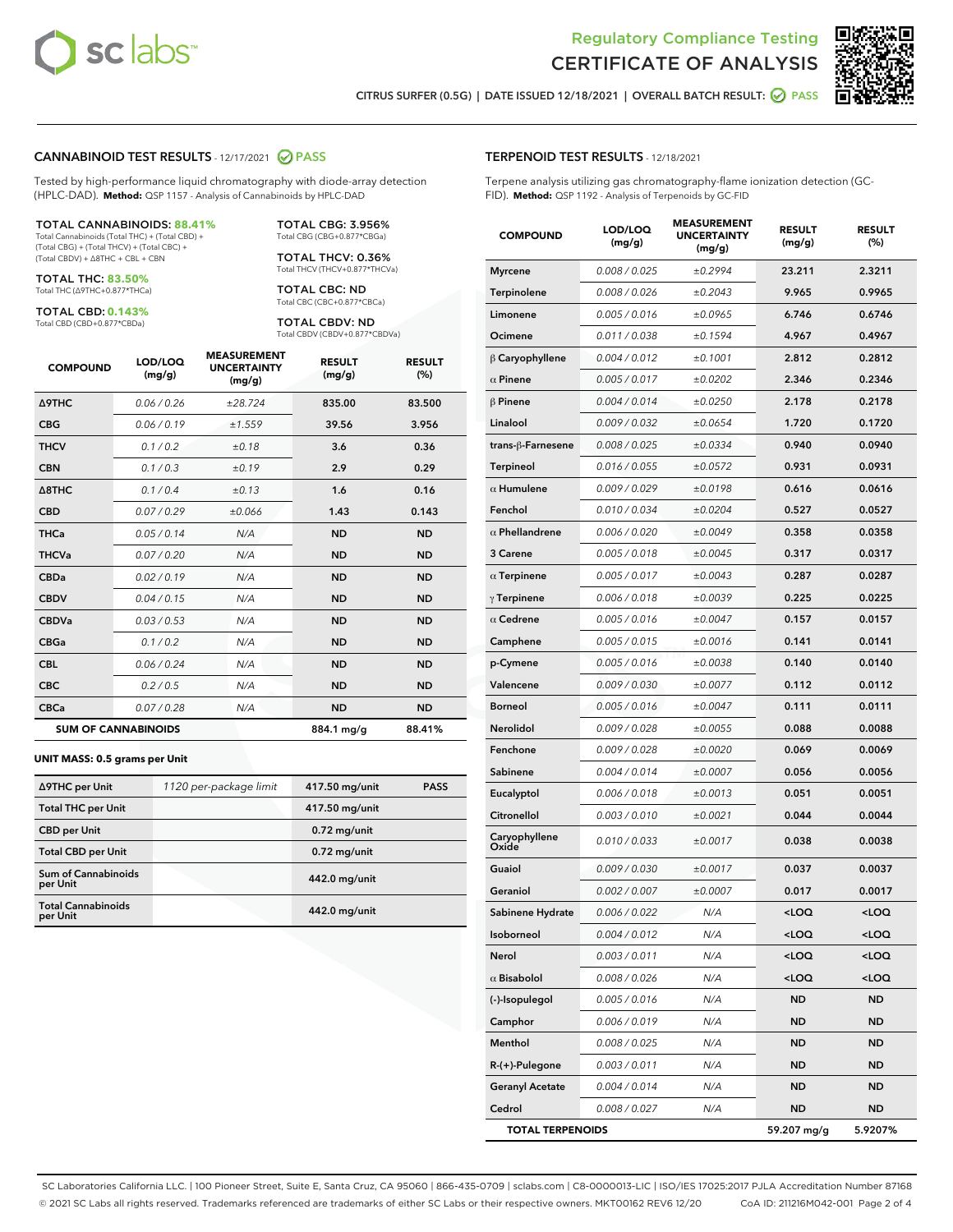



CITRUS SURFER (0.5G) | DATE ISSUED 12/18/2021 | OVERALL BATCH RESULT: ● PASS

# CATEGORY 1 PESTICIDE TEST RESULTS - 12/18/2021 2 PASS

Pesticide and plant growth regulator analysis utilizing high-performance liquid chromatography-mass spectrometry (HPLC-MS) or gas chromatography-mass spectrometry (GC-MS). \*GC-MS utilized where indicated. **Method:** QSP 1212 - Analysis of Pesticides and Mycotoxins by LC-MS or QSP 1213 - Analysis of Pesticides by GC-MS

| <b>COMPOUND</b>             | LOD/LOQ<br>$(\mu g/g)$ | <b>ACTION</b><br><b>LIMIT</b><br>$(\mu g/g)$ | <b>MEASUREMENT</b><br><b>UNCERTAINTY</b><br>$(\mu g/g)$ | <b>RESULT</b><br>$(\mu g/g)$ | <b>RESULT</b> |
|-----------------------------|------------------------|----------------------------------------------|---------------------------------------------------------|------------------------------|---------------|
| Aldicarb                    | 0.03/0.08              | $\ge$ LOD                                    | N/A                                                     | <b>ND</b>                    | <b>PASS</b>   |
| Carbofuran                  | 0.02 / 0.05            | $\ge$ LOD                                    | N/A                                                     | <b>ND</b>                    | <b>PASS</b>   |
| Chlordane*                  | 0.03 / 0.08            | $\ge$ LOD                                    | N/A                                                     | <b>ND</b>                    | <b>PASS</b>   |
| Chlorfenapyr*               | 0.03/0.10              | $\ge$ LOD                                    | N/A                                                     | <b>ND</b>                    | <b>PASS</b>   |
| Chlorpyrifos                | 0.02 / 0.06            | $\ge$ LOD                                    | N/A                                                     | <b>ND</b>                    | <b>PASS</b>   |
| Coumaphos                   | 0.02 / 0.07            | $\ge$ LOD                                    | N/A                                                     | <b>ND</b>                    | <b>PASS</b>   |
| Daminozide                  | 0.02 / 0.07            | $\ge$ LOD                                    | N/A                                                     | <b>ND</b>                    | <b>PASS</b>   |
| <b>DDVP</b><br>(Dichlorvos) | 0.03/0.09              | $>$ LOD                                      | N/A                                                     | <b>ND</b>                    | <b>PASS</b>   |
| Dimethoate                  | 0.03 / 0.08            | $\ge$ LOD                                    | N/A                                                     | <b>ND</b>                    | <b>PASS</b>   |
| Ethoprop(hos)               | 0.03/0.10              | $\ge$ LOD                                    | N/A                                                     | <b>ND</b>                    | <b>PASS</b>   |
| Etofenprox                  | 0.02/0.06              | $>$ LOD                                      | N/A                                                     | <b>ND</b>                    | <b>PASS</b>   |
| Fenoxycarb                  | 0.03/0.08              | $\ge$ LOD                                    | N/A                                                     | <b>ND</b>                    | <b>PASS</b>   |
| Fipronil                    | 0.03/0.08              | $>$ LOD                                      | N/A                                                     | <b>ND</b>                    | <b>PASS</b>   |
| Imazalil                    | 0.02 / 0.06            | $\ge$ LOD                                    | N/A                                                     | <b>ND</b>                    | <b>PASS</b>   |
| Methiocarb                  | 0.02 / 0.07            | $\ge$ LOD                                    | N/A                                                     | <b>ND</b>                    | <b>PASS</b>   |
| Methyl<br>parathion         | 0.03/0.10              | $>$ LOD                                      | N/A                                                     | <b>ND</b>                    | <b>PASS</b>   |
| <b>Mevinphos</b>            | 0.03/0.09              | $>$ LOD                                      | N/A                                                     | <b>ND</b>                    | <b>PASS</b>   |
| Paclobutrazol               | 0.02 / 0.05            | $\ge$ LOD                                    | N/A                                                     | <b>ND</b>                    | <b>PASS</b>   |
| Propoxur                    | 0.03/0.09              | $\ge$ LOD                                    | N/A                                                     | <b>ND</b>                    | <b>PASS</b>   |
| Spiroxamine                 | 0.03 / 0.08            | $\ge$ LOD                                    | N/A                                                     | <b>ND</b>                    | <b>PASS</b>   |
| Thiacloprid                 | 0.03/0.10              | $\ge$ LOD                                    | N/A                                                     | <b>ND</b>                    | <b>PASS</b>   |

#### CATEGORY 2 PESTICIDE TEST RESULTS - 12/18/2021 @ PASS

| <b>COMPOUND</b>          | LOD/LOQ<br>$(\mu g/g)$ | <b>ACTION</b><br><b>LIMIT</b><br>$(\mu g/g)$ | <b>MEASUREMENT</b><br><b>UNCERTAINTY</b><br>$(\mu g/g)$ | <b>RESULT</b><br>$(\mu g/g)$ | <b>RESULT</b> |
|--------------------------|------------------------|----------------------------------------------|---------------------------------------------------------|------------------------------|---------------|
| Abamectin                | 0.03/0.10              | 0.1                                          | N/A                                                     | <b>ND</b>                    | <b>PASS</b>   |
| Acephate                 | 0.02/0.07              | 0.1                                          | N/A                                                     | <b>ND</b>                    | <b>PASS</b>   |
| Acequinocyl              | 0.02/0.07              | 0.1                                          | N/A                                                     | <b>ND</b>                    | <b>PASS</b>   |
| Acetamiprid              | 0.02/0.05              | 0.1                                          | N/A                                                     | <b>ND</b>                    | <b>PASS</b>   |
| Azoxystrobin             | 0 02 / 0 07            | 0.1                                          | N/A                                                     | <b>ND</b>                    | <b>PASS</b>   |
| <b>Bifenazate</b>        | 0.01/0.04              | 0.1                                          | N/A                                                     | <b>ND</b>                    | <b>PASS</b>   |
| <b>Bifenthrin</b>        | 0.02 / 0.05            | 3                                            | N/A                                                     | <b>ND</b>                    | <b>PASS</b>   |
| <b>Boscalid</b>          | 0.03/0.09              | 0.1                                          | N/A                                                     | <b>ND</b>                    | <b>PASS</b>   |
| Captan                   | 0.19/0.57              | 0.7                                          | N/A                                                     | <b>ND</b>                    | <b>PASS</b>   |
| Carbaryl                 | 0.02/0.06              | 0.5                                          | N/A                                                     | <b>ND</b>                    | <b>PASS</b>   |
| Chlorantranilip-<br>role | 0.04/0.12              | 10                                           | N/A                                                     | <b>ND</b>                    | <b>PASS</b>   |
| Clofentezine             | 0.03/0.09              | 0.1                                          | N/A                                                     | <b>ND</b>                    | <b>PASS</b>   |

# CATEGORY 2 PESTICIDE TEST RESULTS - 12/18/2021 continued

| <b>COMPOUND</b>               | LOD/LOQ<br>(µg/g) | <b>ACTION</b><br><b>LIMIT</b><br>$(\mu g/g)$ | <b>MEASUREMENT</b><br><b>UNCERTAINTY</b><br>$(\mu g/g)$ | <b>RESULT</b><br>(µg/g) | <b>RESULT</b> |
|-------------------------------|-------------------|----------------------------------------------|---------------------------------------------------------|-------------------------|---------------|
| Cyfluthrin                    | 0.12 / 0.38       | $\overline{c}$                               | N/A                                                     | <b>ND</b>               | <b>PASS</b>   |
| Cypermethrin                  | 0.11 / 0.32       | 1                                            | N/A                                                     | ND                      | <b>PASS</b>   |
| Diazinon                      | 0.02 / 0.05       | 0.1                                          | N/A                                                     | ND                      | <b>PASS</b>   |
| Dimethomorph                  | 0.03 / 0.09       | 2                                            | N/A                                                     | ND                      | <b>PASS</b>   |
| Etoxazole                     | 0.02 / 0.06       | 0.1                                          | N/A                                                     | <b>ND</b>               | <b>PASS</b>   |
| Fenhexamid                    | 0.03 / 0.09       | 0.1                                          | N/A                                                     | <b>ND</b>               | <b>PASS</b>   |
| Fenpyroximate                 | 0.02 / 0.06       | 0.1                                          | N/A                                                     | ND                      | <b>PASS</b>   |
| Flonicamid                    | 0.03 / 0.10       | 0.1                                          | N/A                                                     | ND                      | <b>PASS</b>   |
| Fludioxonil                   | 0.03 / 0.10       | 0.1                                          | N/A                                                     | <b>ND</b>               | <b>PASS</b>   |
| Hexythiazox                   | 0.02 / 0.07       | 0.1                                          | N/A                                                     | ND                      | <b>PASS</b>   |
| Imidacloprid                  | 0.04 / 0.11       | 5                                            | N/A                                                     | ND                      | <b>PASS</b>   |
| Kresoxim-methyl               | 0.02 / 0.07       | 0.1                                          | N/A                                                     | <b>ND</b>               | <b>PASS</b>   |
| <b>Malathion</b>              | 0.03 / 0.09       | 0.5                                          | N/A                                                     | ND                      | <b>PASS</b>   |
| Metalaxyl                     | 0.02 / 0.07       | $\overline{c}$                               | N/A                                                     | ND                      | <b>PASS</b>   |
| Methomyl                      | 0.03 / 0.10       | 1                                            | N/A                                                     | <b>ND</b>               | <b>PASS</b>   |
| Myclobutanil                  | 0.03 / 0.09       | 0.1                                          | N/A                                                     | ND                      | <b>PASS</b>   |
| Naled                         | 0.02 / 0.07       | 0.1                                          | N/A                                                     | ND                      | <b>PASS</b>   |
| Oxamyl                        | 0.04 / 0.11       | 0.5                                          | N/A                                                     | ND                      | <b>PASS</b>   |
| Pentachloronitro-<br>benzene* | 0.03 / 0.09       | 0.1                                          | N/A                                                     | ND                      | <b>PASS</b>   |
| Permethrin                    | 0.04 / 0.12       | 0.5                                          | N/A                                                     | <b>ND</b>               | <b>PASS</b>   |
| Phosmet                       | 0.03 / 0.10       | 0.1                                          | N/A                                                     | <b>ND</b>               | <b>PASS</b>   |
| Piperonylbu-<br>toxide        | 0.02 / 0.07       | 3                                            | N/A                                                     | ND                      | <b>PASS</b>   |
| Prallethrin                   | 0.03 / 0.08       | 0.1                                          | N/A                                                     | <b>ND</b>               | <b>PASS</b>   |
| Propiconazole                 | 0.02 / 0.07       | 0.1                                          | N/A                                                     | ND                      | <b>PASS</b>   |
| Pyrethrins                    | 0.04 / 0.12       | 0.5                                          | N/A                                                     | ND                      | <b>PASS</b>   |
| Pyridaben                     | 0.02 / 0.07       | 0.1                                          | N/A                                                     | ND                      | <b>PASS</b>   |
| Spinetoram                    | 0.02 / 0.07       | 0.1                                          | N/A                                                     | ND                      | <b>PASS</b>   |
| Spinosad                      | 0.02 / 0.07       | 0.1                                          | N/A                                                     | ND                      | <b>PASS</b>   |
| Spiromesifen                  | 0.02 / 0.05       | 0.1                                          | N/A                                                     | <b>ND</b>               | <b>PASS</b>   |
| Spirotetramat                 | 0.02 / 0.06       | 0.1                                          | N/A                                                     | ND                      | <b>PASS</b>   |
| Tebuconazole                  | 0.02 / 0.07       | 0.1                                          | N/A                                                     | ND                      | <b>PASS</b>   |
| Thiamethoxam                  | 0.03 / 0.10       | 5                                            | N/A                                                     | <b>ND</b>               | <b>PASS</b>   |
| Trifloxystrobin               | 0.03 / 0.08       | 0.1                                          | N/A                                                     | <b>ND</b>               | <b>PASS</b>   |

SC Laboratories California LLC. | 100 Pioneer Street, Suite E, Santa Cruz, CA 95060 | 866-435-0709 | sclabs.com | C8-0000013-LIC | ISO/IES 17025:2017 PJLA Accreditation Number 87168 © 2021 SC Labs all rights reserved. Trademarks referenced are trademarks of either SC Labs or their respective owners. MKT00162 REV6 12/20 CoA ID: 211216M042-001 Page 3 of 4